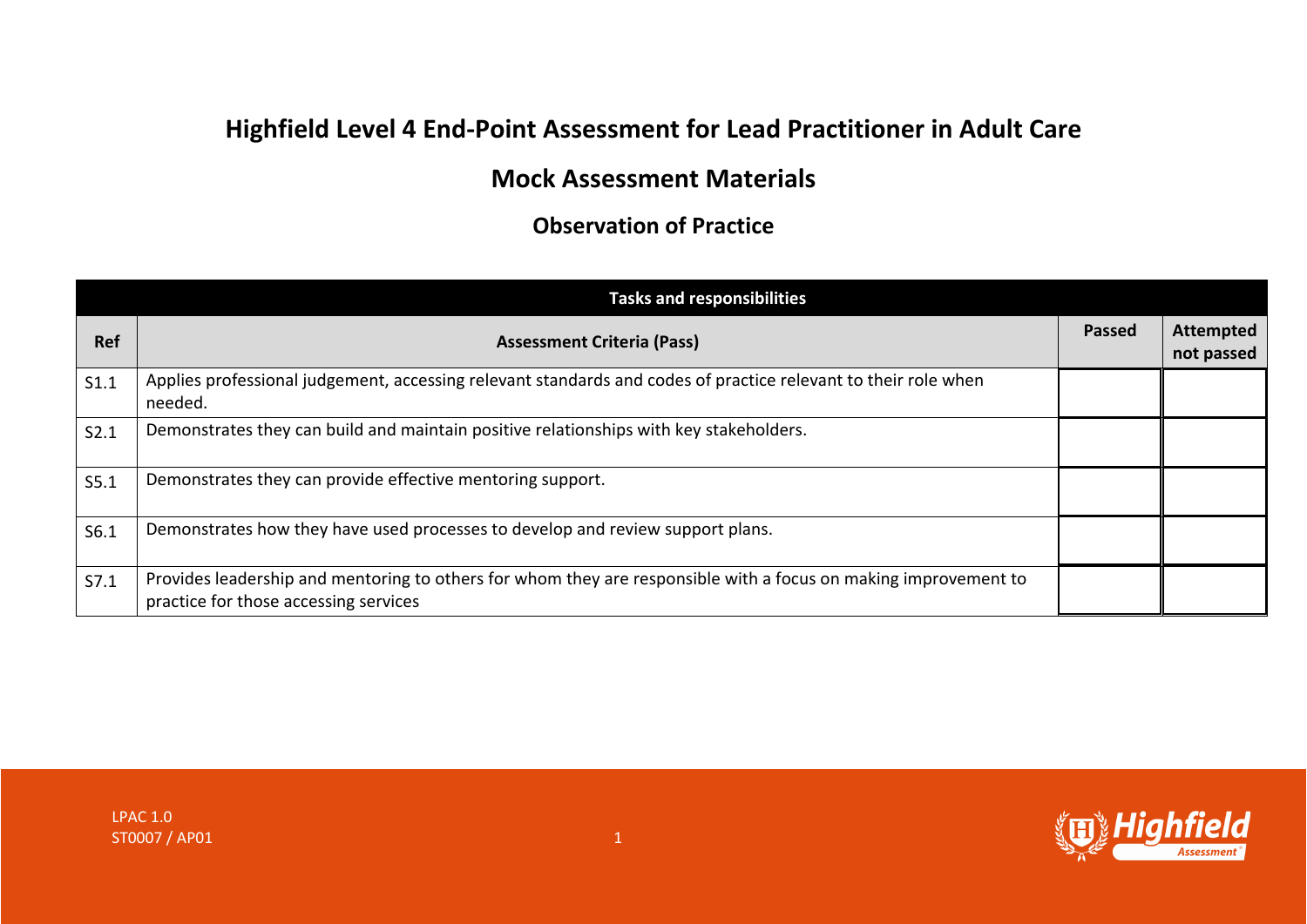| <b>Dignity and human rights</b> |                                                                                                                                  |               |                                |
|---------------------------------|----------------------------------------------------------------------------------------------------------------------------------|---------------|--------------------------------|
| <b>Ref</b>                      | <b>Assessment Criteria (Pass)</b>                                                                                                | <b>Passed</b> | <b>Attempted</b><br>not passed |
| S10.1                           | Demonstrates how their actions contribute to a culture which actively supports promotion of diversity, dignity and<br>inclusion. |               |                                |
| S11.1                           | Demonstrates how they model empathy, understanding and compassion.                                                               |               |                                |

|            | Communication                                                                                                                                                                                                                                                                                                                                                                                 |               |                                |
|------------|-----------------------------------------------------------------------------------------------------------------------------------------------------------------------------------------------------------------------------------------------------------------------------------------------------------------------------------------------------------------------------------------------|---------------|--------------------------------|
| <b>Ref</b> | <b>Assessment Criteria (Pass)</b>                                                                                                                                                                                                                                                                                                                                                             | <b>Passed</b> | <b>Attempted</b><br>not passed |
| S12.1      | Demonstrates their ability to communicate effectively, providing information in a way that is accessible, meaningful<br>and complete.                                                                                                                                                                                                                                                         |               |                                |
| S14.1      | Identifies legal and ethical frameworks regarding confidentiality and information sharing and demonstrates working<br>practices in line with organisational processes. Applies ethical frameworks regarding confidentiality and information<br>sharing in line with organisational requirements. Adapts information to ensure accessibility which enables people to make<br>informed choices. |               |                                |